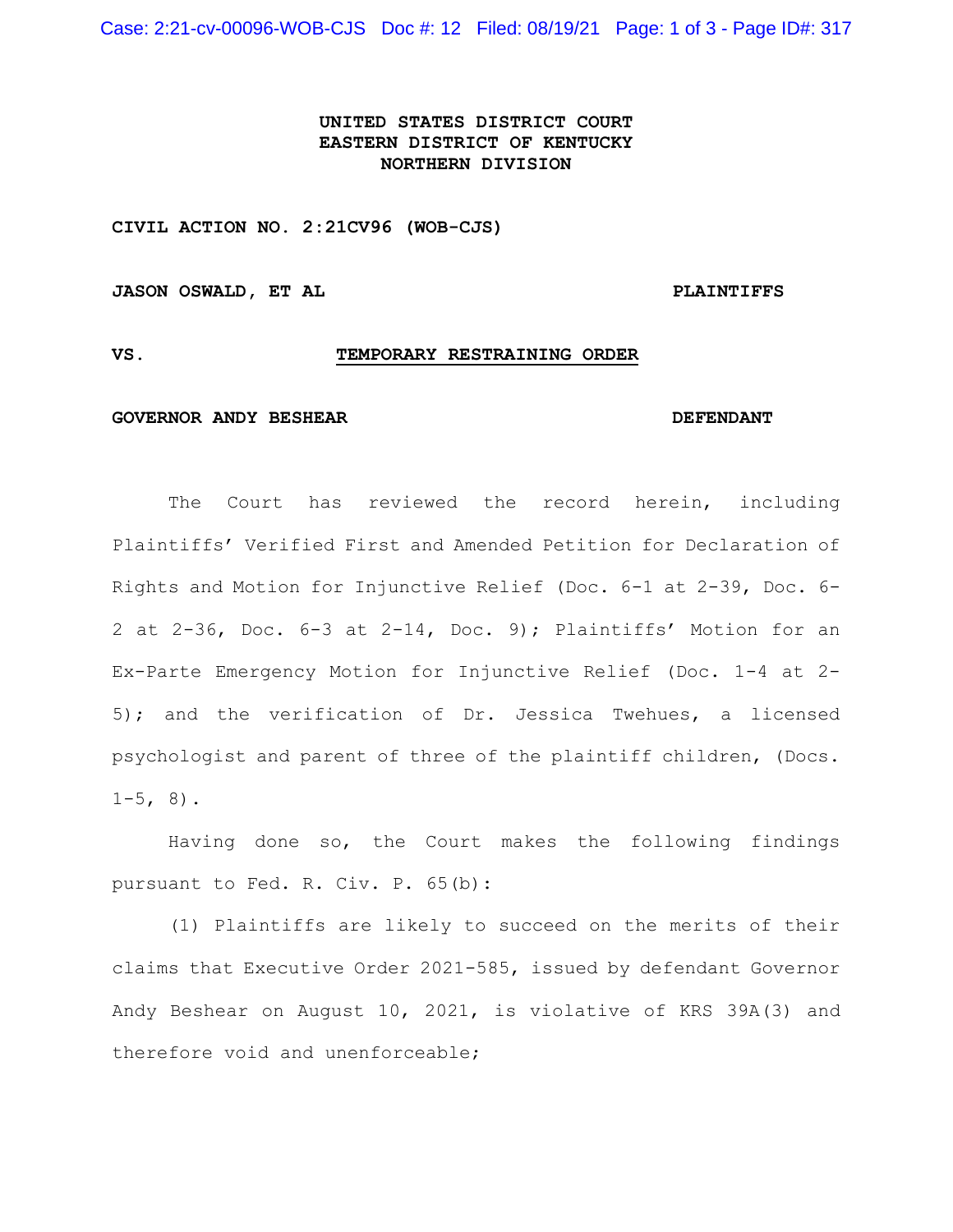(2) By virtue of the Governor's likely unlawful issuance of Executive Order 2021-585, which requires plaintiffs, who are elementary school children, to wear masks at all times indoors while at school, plaintiffs face immediate harm to their emotional well-being and academic growth. Such intangible and unquantifiable harm is irreparable because it cannot be measured or undone. A temporary restraining order is required to enjoin defendant's actions and preserve the status quo until the Court holds a hearing on the merits. For the same reasons, this temporary restraining order is being issued without notice to defendant and before he is heard in opposition;

(3) Plaintiffs lack an adequate remedy at law to redress the harm caused by defendant's actions;

(4) The balance of the hardships between the parties weighs in favor of issuing a temporary restraining order inasmuch as defendant's actions pose a threat to plaintiffs' emotional wellbeing; and

(5) Because defendant has acted contrary to law, the public interest weighs in favor of issuance of the temporary restraining order;

Therefore, the Court being advised,

# **IT IS ORDERED** that:

(1) Defendant Governor Andy Beshear, his officers, agents, servants, employees, attorneys, or other persons who are in active

2